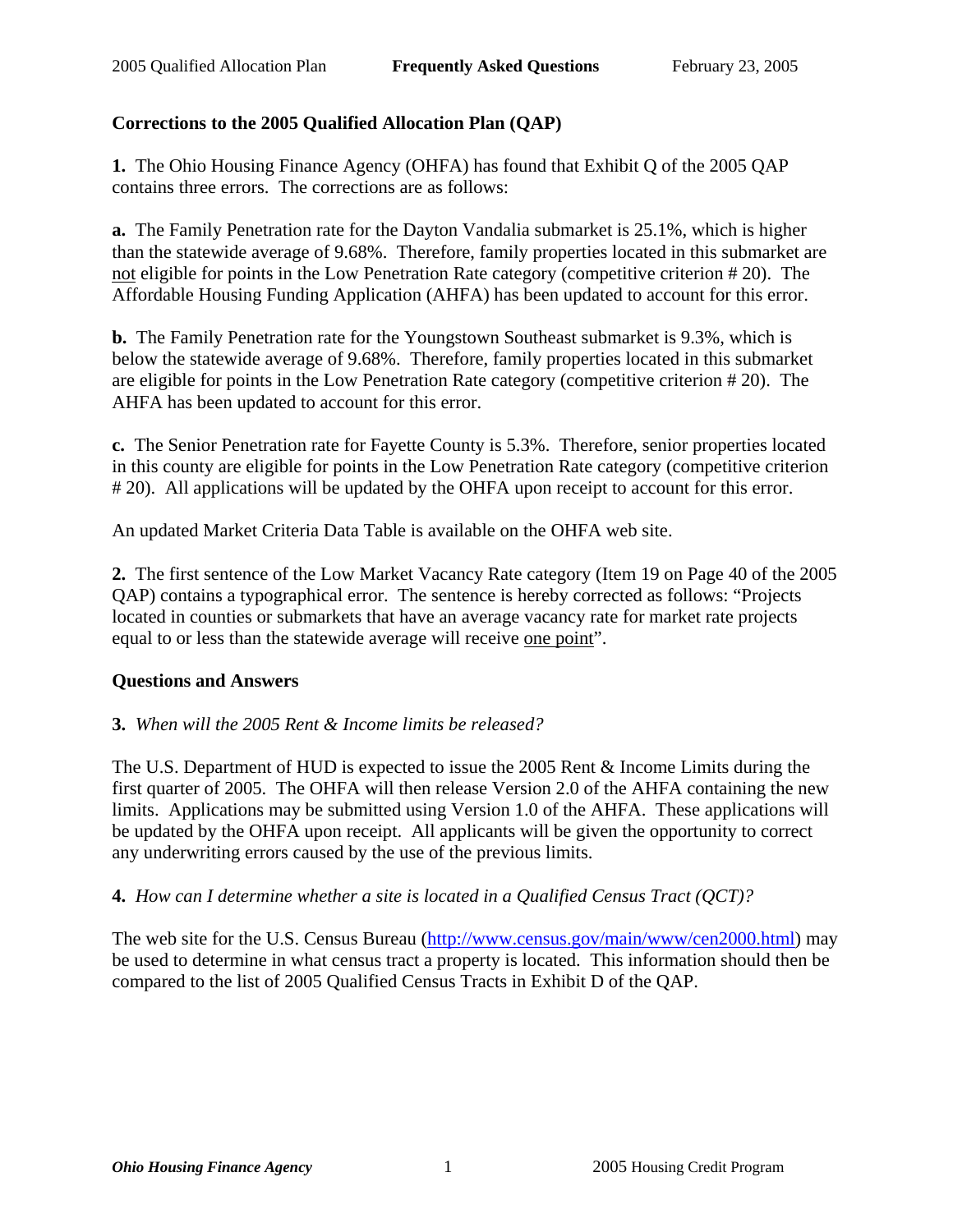**5.** Will a letter from a city stating that it is acquiring sites via eminent domain satisfy the site control requirements?

The site control requirements are very specific and do not include exceptions for eminent domain. There is also a risk that the applicant may not be able to acquire the property by the Carryover deadline. Therefore, eminent domain will not qualify as site control for the purpose of meeting threshold requirements.

**6.** *Are the developer fee percentage and combined fee percentage calculated using the eligible basis before or after adjusting it to meet the HUD 221(d)(3) mortgage limits?*

The fee percentages are calculated using "total eligible basis", which does not include any adjustments (federal grants, historic rehabilitation credit, HUD 221(d)(3) cost adjustments, etc.).

**7.** *The QAP defines a site as a parcel with an assigned permanent parcel number (PPN) as it exists at application. We have several contiguous parcels that we intend on consolidating into one parcel. In order for this to count as one site, would we have to complete the consolidation process and have a new PPN assigned by the application deadline?*

If you intend to combine multiple sites into one larger site, we will accept this as one site even if the new PPN is not yet assigned. Please submit documentation from the title company, auditor's office, etc. indicating that the sites will be combined and that the assignment of a new PPN is in process. It would also be prudent to include a brief narrative with your application describing the situation. Enter these sites in only one row on the site roster page in the application so that it will be calculated as one site.

**8.** *The QAP allows up to 10% of eligible basis for a Community Service Facility. A group has approached us about adding a significant community senior center as a part of our elderly project. However, we are having difficulty determining how to do this in the AHFA. The 221(d)(3) limits don't permit much of this additional cost to be included in eligible basis.*

We have not provided for an exception from the threshold limits on total project cost and total eligible basis when a Community Service Facility is included in a project. So unfortunately, the cost of the entire project may not exceed 100% of the 221(d)(3) limits per unit. The cost of the center should be included with the other project costs in Section B of the AHFA.

**9.** *We are reducing the number of units in some of our rehabilitation buildings. When we represent the project in our public notification letters, we are showing the number of units that are proposed and not the current number of units. Is this appropriate or should we include a reference to the previous unit configuration?*

You are only required to include the proposed number of units in the new configuration.

**10.** *May in-kind contributions to a project be counted as eligible basis?*

Any services that are provided as in-kind contributions may not be included in eligible basis.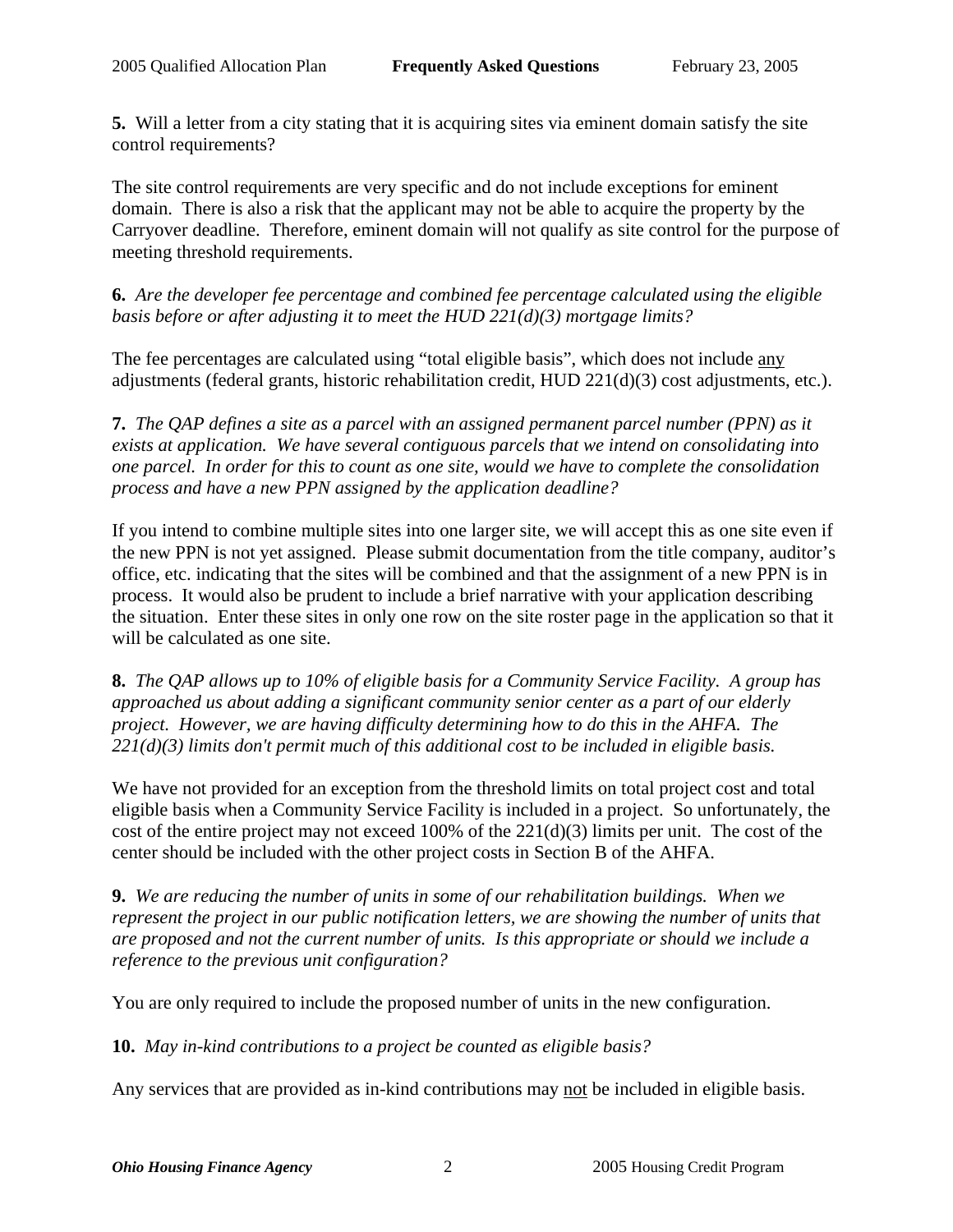**11.** *If a purchase agreement in the name of the general partner entity may be assigned to another party, and a letter from the general partner is submitted that assigns the purchase agreement to the housing credit applicant, will this be acceptable for site control?*

In situations like this, we prefer to see an assignment agreement between both parties (the general partner entity and the applicant). Also, please specify any compensation passing between the two parties.

**12.** *For the energy efficiency certification (ODOD Form 001), should our contractor's estimate be the total cost of the higher efficiency items, or the difference between the cost of a lower efficiency item versus the higher efficiency upgrade?*

The total cost of the higher efficiency items must be used in the estimates.

**13.** *Does OHFA have any requirements regarding the environmental remediation of a site?*

We do not have any specific requirements regarding environmental remediation of sites. We suggest that you follow accepted industry practices and comply with any federal, state and local ordinances.

**14.** *The local Consolidated Plan does not currently address rehabilitation of existing rental units. Can I request that the Ohio Department of Development complete the Certification of Consistency with Local Housing Plans (ODOD Form 004)?*

OHFA will consider a project to be consistent with the local housing plan if the project does not contradict such plan. If rehabilitation of rental units is not addressed, then you should be able to secure certification from a local official on ODOD Form 004.

**15.** *A senior property must contain at least 20 universal design features to qualify for competitive points. Can this be any combination of structural and non-structural features?*

This may include any combination of universal design features. Please note that you must have at least six structural and six non-structural features to qualify for points in the Additional Universal Design Features category.

**16.** *One of the requirements for Permanent Supportive Housing is a commitment for rental subsidy for at least 50% of the units. Does this subsidy have to be project-based or may it be tenant-based? May an operating subsidy for supportive services be classified as rental subsidy for this category?*

The rental subsidy required in this category must be project-based assistance. Other forms of subsidy cannot be considered as rental subsidy if they are specifically designated for other purposes, such as supportive services.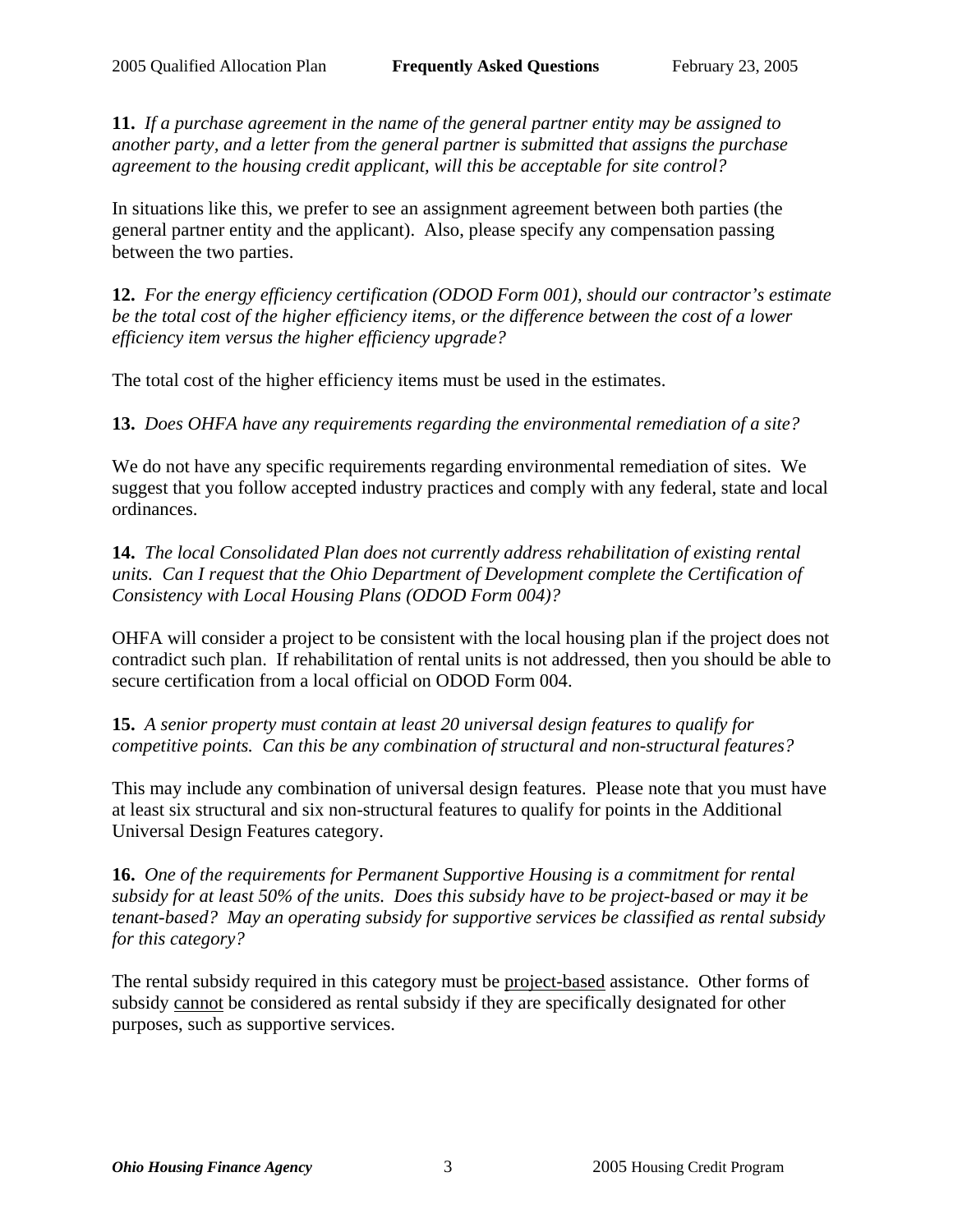**17.** *We are negotiating a purchase agreement that will include a number of extension periods so that the agreement will not expire before 120 days after the application date. A deposit of funds into escrow is required each time we request an extension. Will this type of agreement meet OHFA site control requirements? Are we required to evidence that funds are available to make the escrow deposits?*

The purchase agreement that you have described will be sufficient to meet our site control requirements. You must provide evidence that funds are available to make the applicable escrow payments.

**18.** *The first section of the form used to elect Universal Design Features (ODOD Form 001) is entitled "Entrances". How does OHFA define "Entrances"? Specifically, do these pertain to the entrance of the building, the unit, or both?*

These items apply to both exterior entrances (building or unit) and interior entrances (unit). However, some items apply to exterior entrances only, such as covered entryway, movement sensor light controls, and high-visibility address numbers.

**19.** *We plan to develop single-family homes on scattered sites. May we identify the boundaries of our project (i.e. First Street to the north, Fifth Street to the south, West Street to the west and East Street to the east) in our letters of support?*

Identifying the boundaries of a scattered site project as you have described is acceptable for the Other Local Support category. Please keep in mind that public notification letters must contain each specific address and/or permanent parcel number that will be under control in your application. These may be indicated in the body of the letter or in an attachment to the letter.

**20.** *What is the definition of "cooktop with staggered burners" found in the Universal Design section of ODOD Form 001?*

Staggered burners are not set in a straight line, so that the user will not have to reach across the front burner to stir the contents of a pot on the back burner. You could also think of "staggered" burners as being placed in a diagonal pattern on the cooktop rather than in a square pattern.

**21.** *If a Community Service Facility will be constructed as part of a project, may this facility be used to provide supportive services to the residents?*

Yes, a Community Service Facility may be used to provide these services.

**22.** *Do letters of support need to indicate each particular type of financing sought? Do the letters need to include specific information about the special needs population?*

Letters of support must indicate that the project will be affordable housing, and must mention the special needs population to be served. The specific OHFA programs to be utilized are only required in the public notification letters.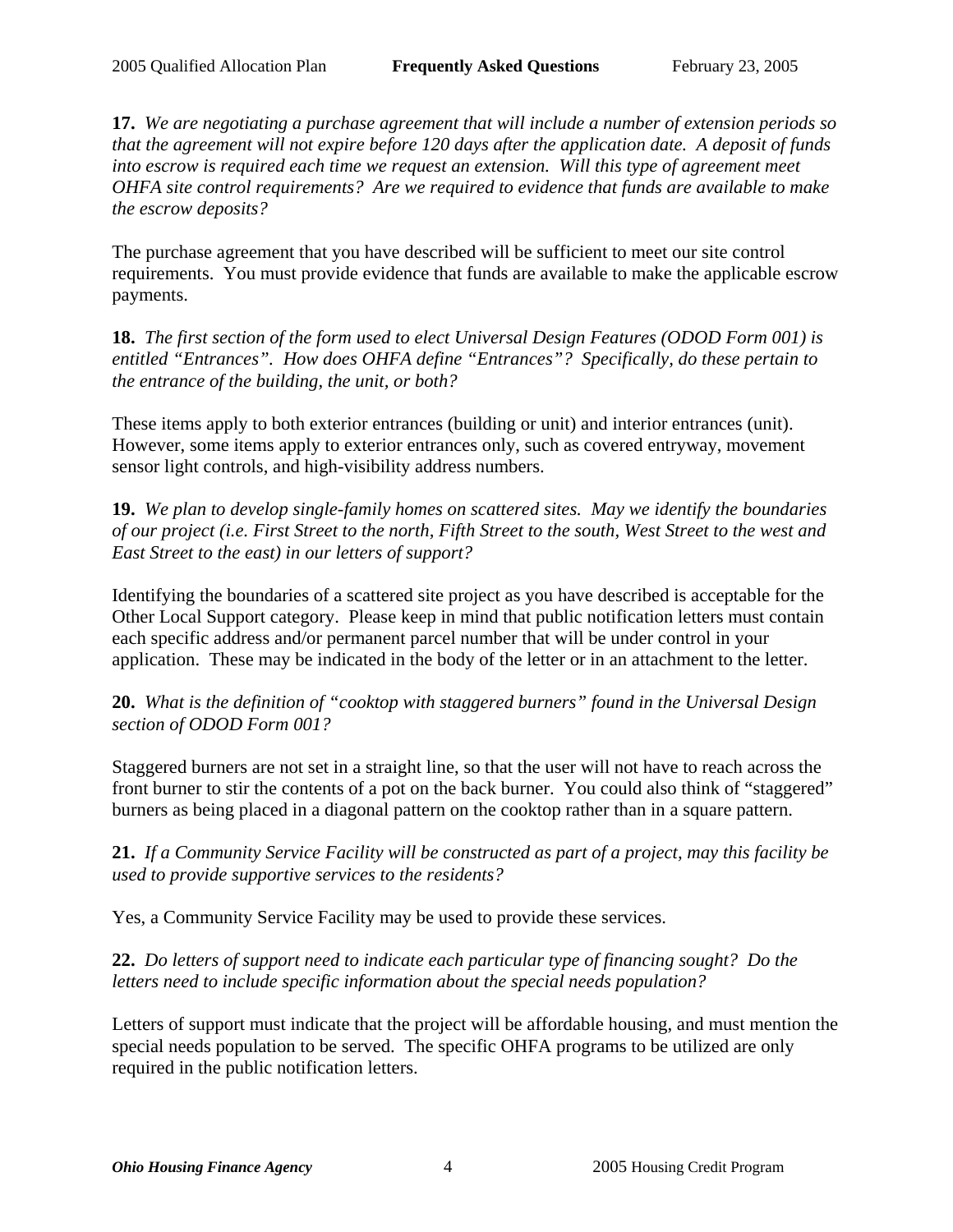**23.** *Does the use of concrete parking blocks constitute a parking lot with concrete curbs?*

No, the use of concrete parking blocks will not meet this threshold requirement.

**24.** *Must the ownership entity (Limited Partnership or LLC) of a project be formed before an application is submitted?*

No, the actual ownership entity does not have to be formed at the time of application.

**25.** *May we send two Public Notification letters to two county commissioners in one envelope and use the same certified mail receipt for each letter?*

No. Please notify each applicable public official with an individual certified letter.

**26.** *A general partner meets the CHDO requirements but is not currently certified. When must a general partner be certified to receive points in the CHDO Owner category?*

A general partner must be a state-certified CHDO at the time of application to qualify for these points.

**27.** *Are the HUD 221(d)(3) cost limits for elevator buildings used if the building in question has a single elevator, even if that elevator does not service every unit?*

Yes, a residential building with an elevator qualifies for the higher HUD 221(d)(3) cost limits.

**28.** *Can you clarify the Universal Design option that the wiring for high-speed Internet access data connections be networked from the units back to a central location?*

The data connection in each unit should be connected as a network to one single location, similar to a network of computer terminals in an office setting. This will allow the residents to share one internet connection and reduce the cost of high-speed Internet access.

**29.** *A developer wishes to build townhouses for families that would become condominiums after the 15-year compliance period. What is the position of OHFA regarding this type of housing?*

The 2005 QAP is silent regarding this issue, so OHFA would accept the application and would indicate on the Restrictive Covenant that it is a lease purchase project if requested by the applicant. The application will not qualify for points in the Lease-Purchase category.

**30.** *For purposes of evidencing site control at the time of application, will an agreement to enter into a ground lease be acceptable, or will an entire ground lease be required?*

An executed lease agreement and recorded memorandum of ground lease are required as evidence for this avenue of site control. An agreement to enter into a ground lease or an option to lease are insufficient to meet our requirements.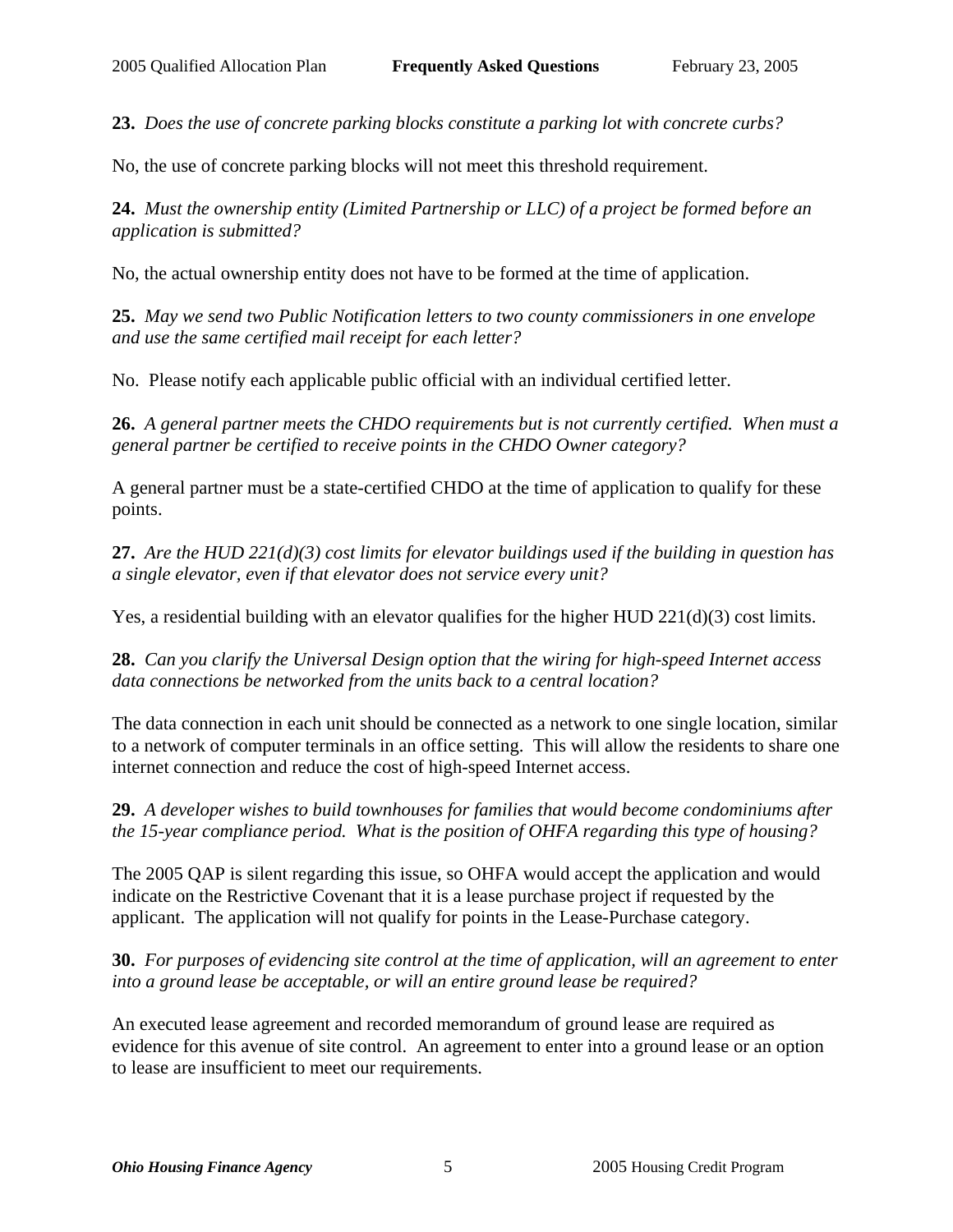**31.** *A developer holds a purchase option stating that at closing, they have the right to designate any entity to be the property owner. If such developer submits a corporate resolution to transfer the property to the partnership at closing, will this be sufficient for site control?*

The purchase option between the current owner (seller) and the developer (purchaser), in which the purchaser may designate the grantee, may be coupled with a corporate resolution from such developer designating the grantee as a to-be-formed limited partnership.

**32.** *If the owner of the land will be a general partner or special limited partner in the Limited Partnership that will own the project, is a deed evidencing their ownership all that is necessary to evidence site control? Is a majority ownership interest in the Limited Partnership required?*

Site control by a member of the ownership entity must be evidenced to meet threshold requirements, so such a deed will be sufficient. The member who owns the property may be a general partner or special limited partner, and is not required to hold a majority ownership interest.

**33.** *Is there a required minimum interest rate for Deferred Developer Fee or is a rate of 0% acceptable to OHFA?*

We do not have any requirements regarding the interest rate for deferred developer fee. A rate of 0% is acceptable.

**34.** *Does OHFA require the Interest Reduction Payment (IRP) to be decoupled from an existing HUD Section 236 agreement prior to applying for Housing Credits?*

The decoupling will not be required prior to application due to cost and paperwork issues. The decoupling must then be completed if a reservation of credits is awarded.

**35.** *If a scattered-site project is located in two municipalities in the same county, are 35% of the sites in each municipality required to be under control at application?*

We have no requirement that a certain percentage of sites be located in each municipality for a scattered-site project located in two municipalities. The 35% site control requirement would simply apply to the entire project.

**36.** *We plan to create a new general partner entity consisting of two existing organizations. This entity will hold 49% of the general partner ownership interest. Will the experience of both organizations be counted for points in the General Partner Housing Experience category?*

No. A minimum 49% ownership interest must be held by one development organization for the experience of that general partner to be counted for competitive points.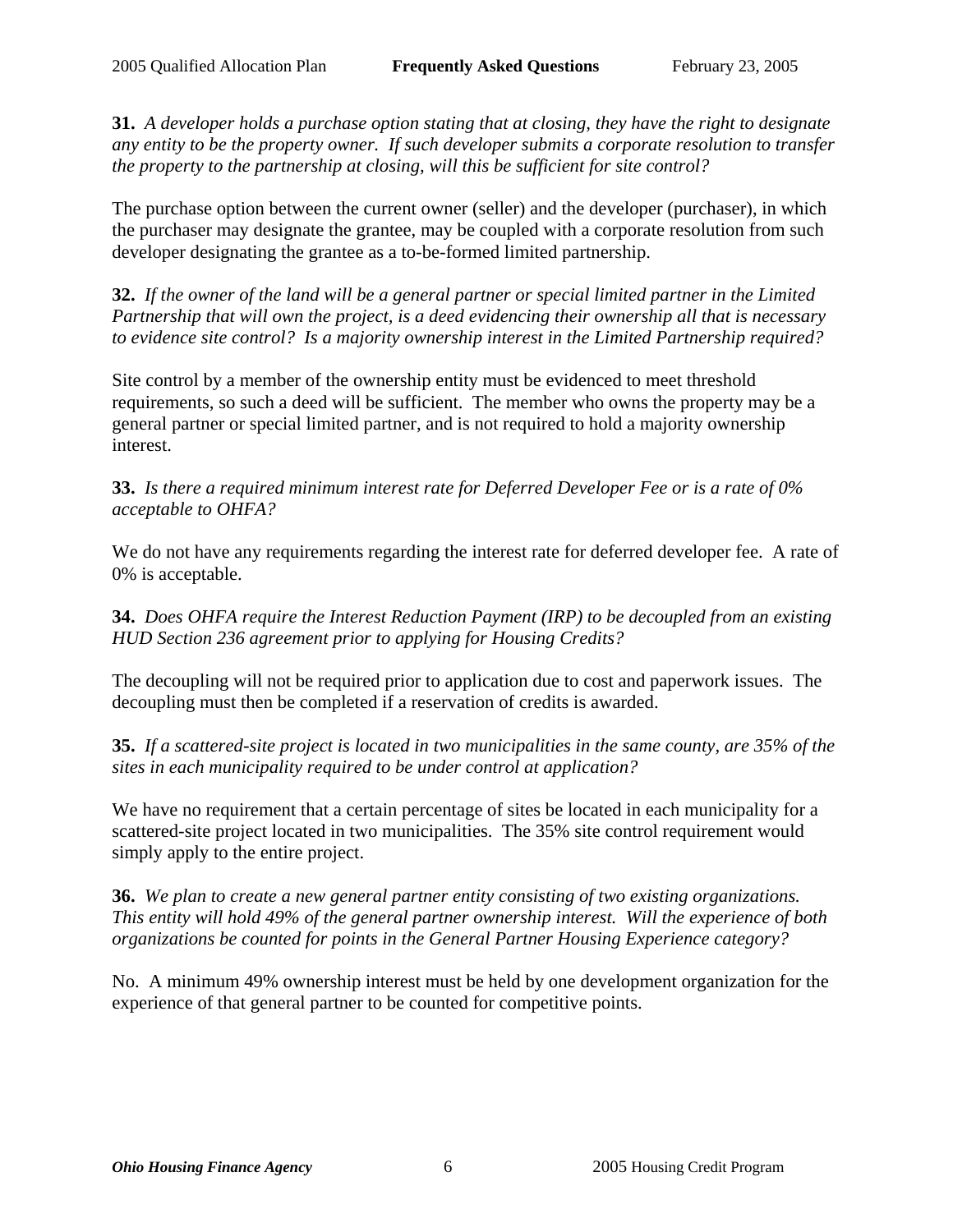**37.** *Has the OHFA developed specific objective guidelines for their judgment of appeals to the market categories in competitive review, or will these decisions be more subjective and based upon argument(s) presented by the market analyst?*

We have not created any review guidelines at this time. Each project will be judged on a caseby-case basis since there may be many unique factors to consider for each proposal and/or submarket. Applicants will also have an opportunity to appeal the decisions of OHFA staff.

**38.** *If a project received the top ranking from the applicable Continuum of Care in 2004, will the project qualify for the first tie-breaker in the PSH Pool? What is the timeframe for receipt of information from the local Continuum of Care?*

Any project that was ranked # 1 by the local Continuum of Care prior to June 1, 2005 will receive preference in the first tie-breaker in the PSH Pool, including those ranked # 1 in 2004. The date indicated in this paragraph is also incorrect. Item 2a on Page 43 should read as follows:

"The project is the top ranked project by the applicable Continuum of Care or if there is more than one number one ranked project in a local jurisdiction, then OHFA must receive prior to June 1, 2005, a letter from the local Continuum of Care Coordinator designating the project the local community prioritizes for tax credit financing."

**39.** *If the local zoning authority requires a conditionally permitted use, do the applicable conditions have to be met prior to the application deadline?*

Any conditions indicated in the zoning letter may be met after the application deadline. The conditions must be included in the letter for our information.

**40.** *A development entity is owned by a group of developers who collectively have completed 20 Housing Credit properties. Will this development entity qualify for the tie-breaker criterion of 20 or more projects allocated housing credits after 1992?*

This type of combined development entity will not qualify for this tie-breaker. The QAP indicates that only the experience of one entity will be considered.

**41.** *May one proposed housing development be submitted as two different applications, one with a sole for-profit owner and one with a non-profit organization as a partner?*

The OHFA will permit a parcel of land or an existing building to be included in only one application during a funding round.

**42.** *A contiguous site is defined as "two or more sites that share common boundaries, and cannot be separated by vacant or developed land, railroad tracks, rivers, creeks, etc.". Are two sites separated by a roadway considered to be contiguous sites?*

Sites that are separated by a roadway of any size will not be considered to be contiguous sites.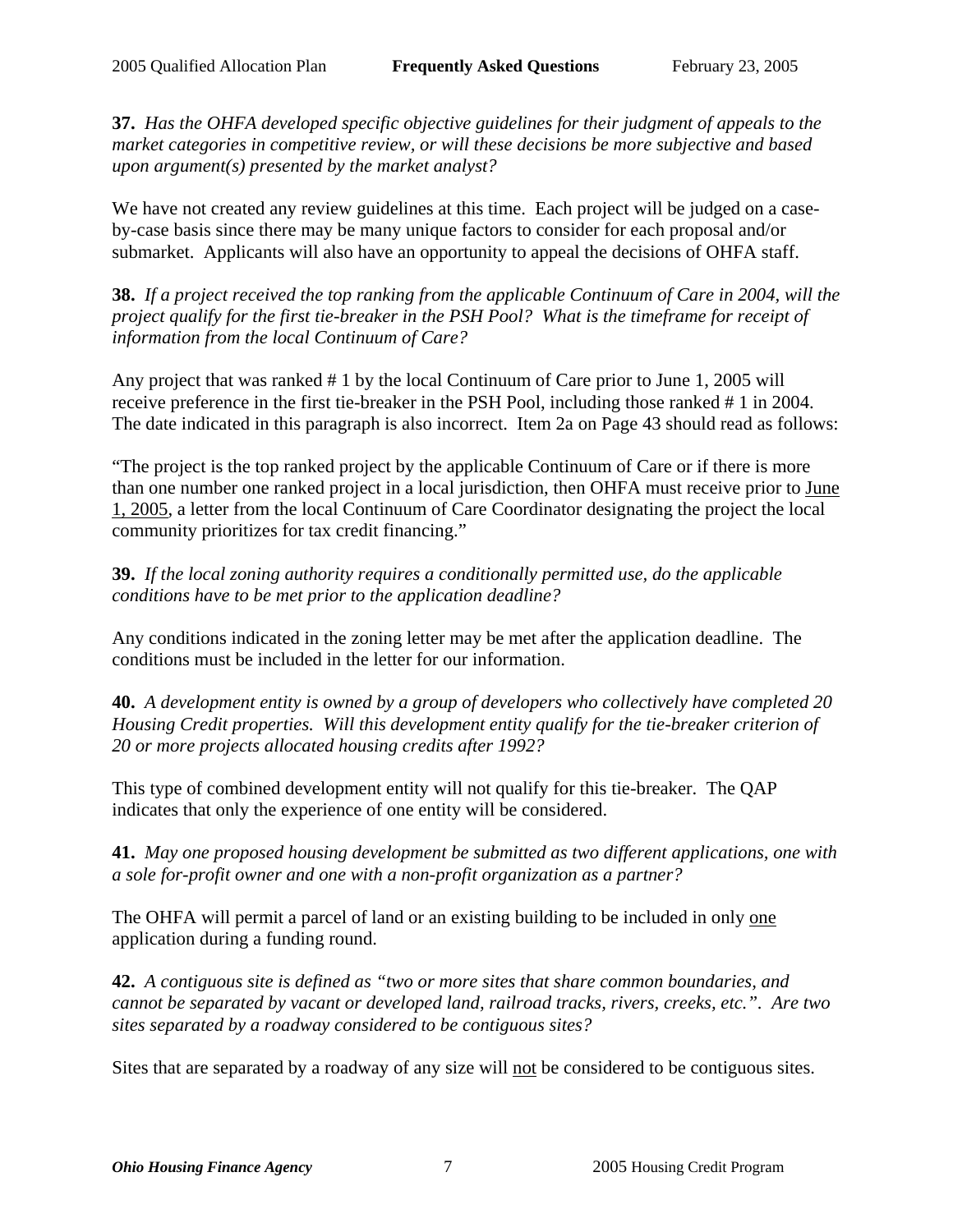**43.** *How will the OHFA define the term "special needs population" for the purpose of the market study and the resolutions of support?*

A "special needs population" is defined as permanent supportive housing for the homeless, senior housing, housing for persons with a developmental disability, or housing for persons with severe and persistent mental illness. Family housing will not be considered to be a special needs population, however you may choose to indicate "family housing" in a resolution of support if you wish.

# **44.** *May an applicant select the Allocation Pool in which their project will compete?*

No. Each application will be assigned to an allocation pool by the OHFA based on the characteristics of the project. Unsuccessful applicants in the target and geographic pools will compete in the general pool.

**45.** *May an applicant elect to make commitments that total to more than 75 points in Part I of the competitive scoring?*

Yes. The applicant must submit proper evidence of each item and will be held to all commitments if their application receives an award of housing credits.

**46.** *We are submitting an application that was unsuccessful last year. Will the items submitted in the previous application be acceptable evidence of competitive points for this year?*

No. All evidentiary items must be submitted in the current application. The OHFA will not reference applications from past years to make scoring determinations.

**47.** *Applications for properties located in some of the "Watch Areas" may be eligible for ten points in the market criteria (Part III of competitive review). Is this a compelling reason for the OHFA to approve of such developments?*

The competitive point items for vacancy, penetration and household growth apply to an entire county or submarket and therefore should not be relied upon for this purpose. Information about these items as they apply to the market area of a specific project may be used to support development in that area.

**48.** *The general partner experience section of competitive review indicates that "projects must consist of five or more units" to be counted toward the experience points. However, the tiebreaker scenario for Geographic Pools B and C is silent regarding this issue. Please clarify whether as minimum number of units is required for the tie-breaker.*

A project must consist of five or more units to be considered under any of the experience tiebreakers.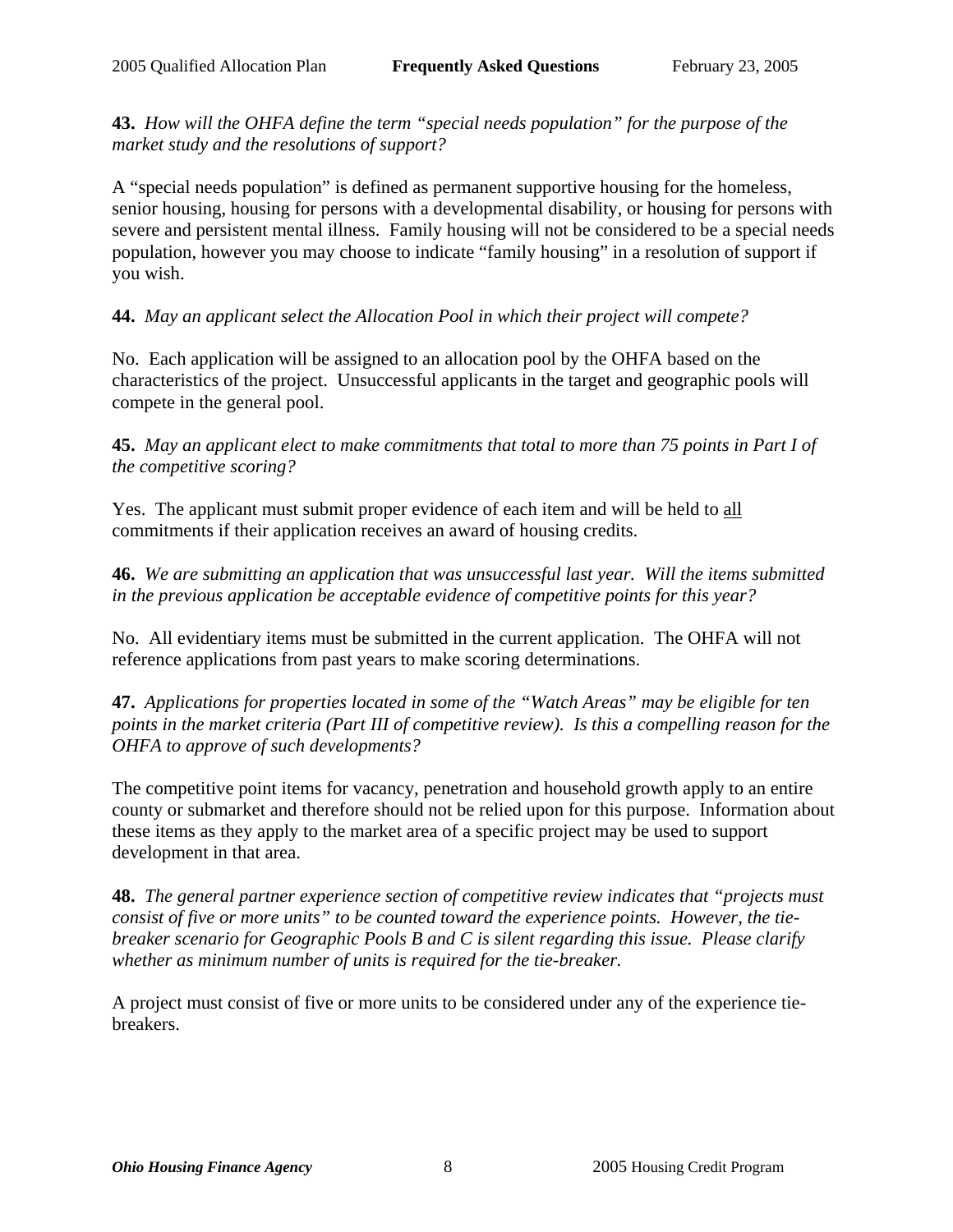**49.** *We are preparing an application for permanent supportive housing that will also serve persons with severe and persistent mental illness. A separate supportive service plan is required for each of these populations. Are we required to submit two service plans with our application?*

No. Permanent supportive housing (PSH) projects that will also serve persons with severe and persistent mental illness (SMI) may submit one supportive service plan that includes all features of the service plan for PSH. The services covered under the PSH plan must be "consistent with the population being served", i.e. persons with SMI in this case. The unit set-aside requirements and the support letters described in the service plan for SMI must also be included.

**50.** *May senior housing units meet the definition of a "rowhouse" described in Item 5C of the tie-breakers for Geographic Pool A (Page 46 of the QAP)?*

Senior units may be designed as rowhouses to meet the definition that you have referenced. Please note that the project and the units must meet all of the requirements of the Senior Housing category on Page 32 of the 2005 QAP.

**51.** *May we submit one housing credit application for two apartment complexes located in the same city and county? If so, is the application eligible for the 130% basis adjustment of one building is in a Qualified Census Tract (QCT) and the other is not?*

The OHFA will permit this type of application if the complexes will be owned by the same entity (LP or LLC). All of the documentation (e.g. public notification letters, market study, financial commitments, etc.) in your application must be structured to account for both properties.

If only one building is located in a QCT, the basis adjustment will apply only to that building. Indicate the percentage of buildings located in a QCT in Item 2G on the Housing Credit worksheet of the AHFA.

**52.** *The competitive review presentation at the 2005 Housing Funding Training indicated that a minimum of 10% of the units in a project must be set-aside at the lowest income band in the rental structure to be considered in the capture rate calculation for the Market Study Criteria (competitive criterion # 24). Will an exception be made for projects located in non-Participating Jurisdictions that elect to have 5% of the units occupied and affordable to households with incomes at or below 35% of area median income?*

Yes. The OHFA will allow an exception to the "10% rule" for those projects that elect the rent and income restriction that you referenced.

**53.** *Who is responsible for establishing the Davis Bacon wage rates in a given area? Does the federal, state or local government set these rates?*

The Ohio Department of Commerce has this responsibility at the state level, and the U.S. Department of Labor is responsible at the federal level. The wage rates and modification of the initial annual wages are updated periodically.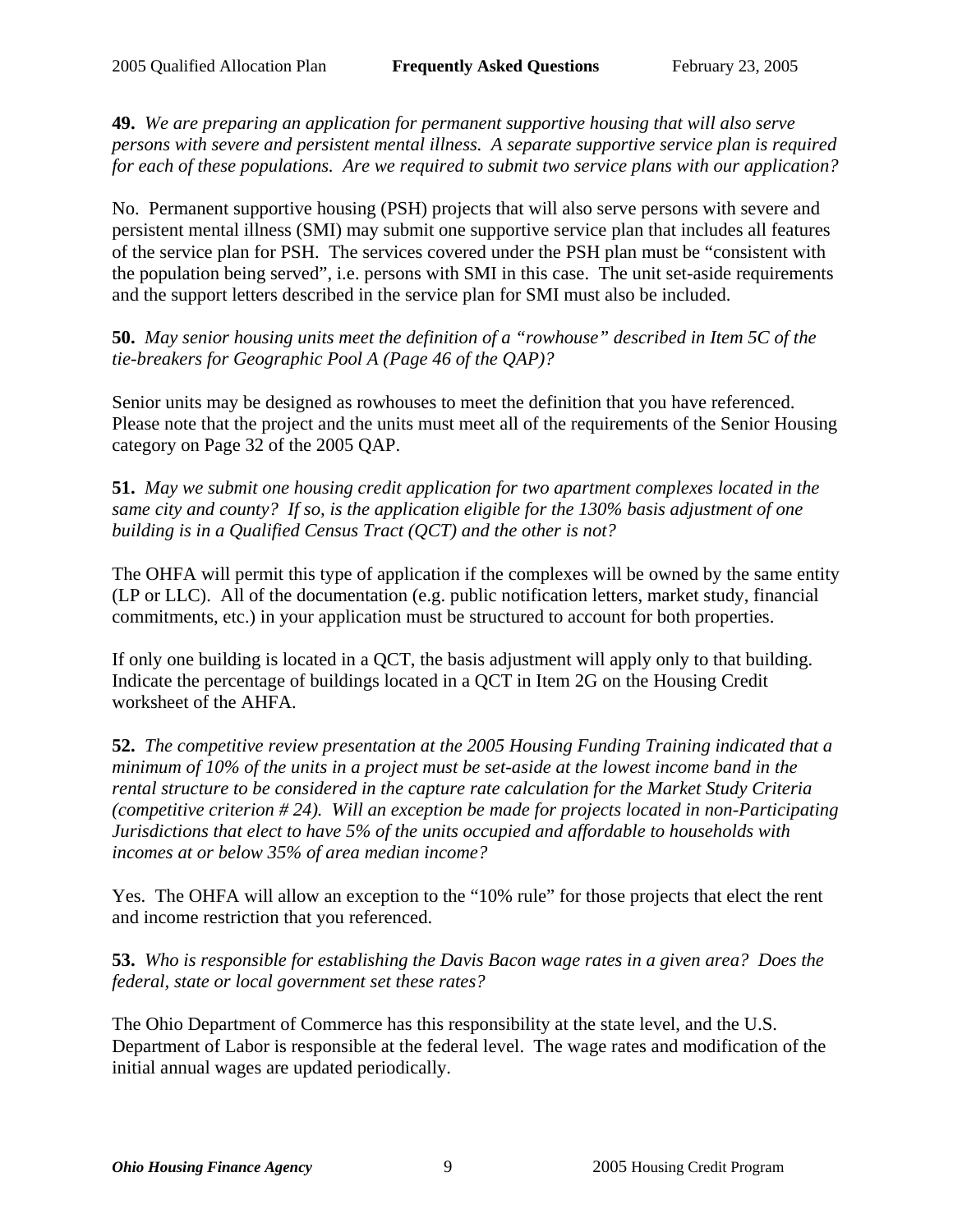**54.** *A general partner with a 49% ownership share has developed more than ten affordable housing properties but has no Housing Credit experience. Is this entity eligible for the maximum ten points in the General Partner Experience category?*

No. An entity must have completed at least five housing credit projects, three of which must be located in Ohio, to receive the maximum score of ten points in this category. A maximum of five other affordable housing properties developed with public funds may also qualify for points (see Item 16B on Page 47 of the QAP). The entity that you referenced is eligible for up to five points, and additional points may be awarded based on the housing credit experience of another general partner with a minimum 49% ownership share in the project.

## **55.** *Is an Appraisal or Capital Needs Assessment required with a Housing Credit application that proposes to rehabilitate an existing building?*

These items are not required with an application for competitive Housing Credits. A capital needs assessment (for all rehabilitation projects) and appraisal (if seeking acquisition credits) will be required later in the year if credits are awarded. A capital needs assessment must be submitted with the initial application only if you are seeking non-competitive credits for a project financed with tax-exempt bonds.

**56.** *Our application will consist of units located in more than one local jurisdiction. May the resolution of support in each jurisdiction refer only to the number of units located in that particular jurisdiction? May each site be referred to by a different name in each resolution?*

Each resolution may indicate only the maximum number of units to be developed in that particular jurisdiction. Each site may be referred to by a different name in each resolution, as long as the location is clearly identified and is consistent with the other application materials.

**57.** *The second paragraph of the Allocation Pools section of the QAP (Section D, Page 24) indicates, "OHFA will enforce the maximum credit caps as projects are reserved credits in each pool." Does the term "maximum credit caps" refer to the maximum amount available in each pool, or to the maximum amount awarded to each organization?*

This statement refers to the caps placed on organizations, which are outlined in the Maximum Credit Cap section of threshold review (Item 11 on Page 17).

**58.** *A project with units located in multiple submarkets will be designated to the submarket with the highest percentage of units in the project for the purpose of the tie-breakers, and the market points (Part III of competitive review) will be prorated based on the percentage of units in each submarket. What will happen if these percentages change after reservations are issued?*

The tie-breakers will not be affected if the percentage of units in each submarket is changed. However, if the market points or any other scoring items are reduced, this may result in a reduction or revocation of a Housing Credit reservation pursuant to the Project Changes section of the QAP (Page 63).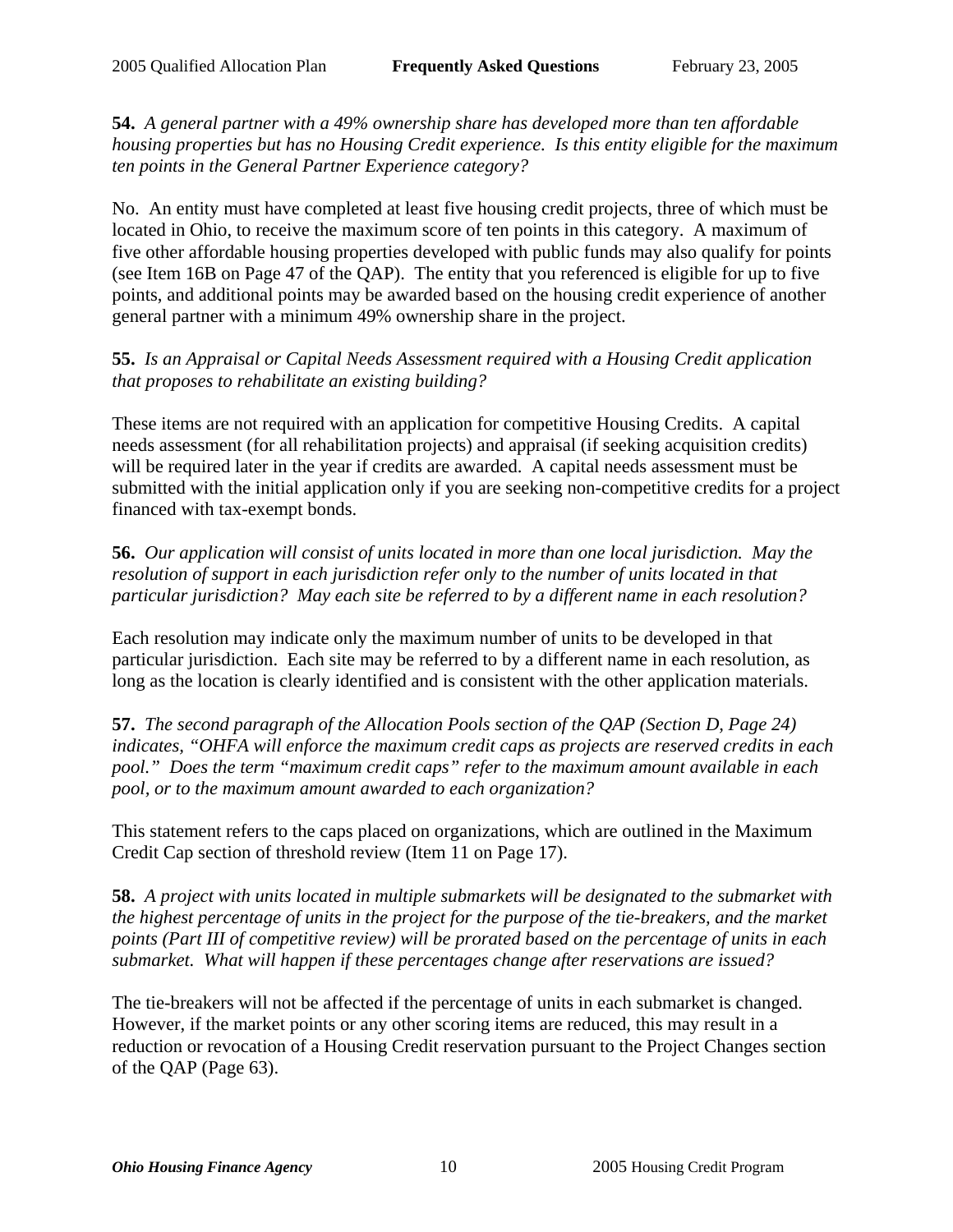**59.** *We are proposing to build single-family homes on scattered sites that do not have room for a two-car garage. What information must be submitted to the OHFA in order to secure a waiver of this requirement?*

Submit a formal letter explaining the need for an exception from the two-car garage requirement, a list of all lots that may be included your initial application for which this exception is needed, and evidence of the dimensions of each lot. This information must be submitted to the OHFA no later than February 15, 2005. Any lots added to your project following reservation will be reviewed by the OHFA at a later time (prior to the Carryover deadline).

**60.** *The fourth tie-breaker for the Rural Development pool (Item 1D on Page 43 of the QAP) indicates preference for a general partner or developer "…that has developed and owns or owns at least 20 or more projects…" Please confirm whether this reference is correct.*

This sentence contains a typographical error. The first sentence of this paragraph should read as follows: "Preference is given to projects with a general partner or developer - only the experience of one entity will be considered - that has developed and owns or **owned** at least 20 or more projects (can include out-of-state) allocated housing credits after 1992 and are placed in service with 8609 Forms (or for Ohio projects, a complete request for 8609 Forms has been submitted at least a month prior to the application deadline)".

**61.** *When does information to support a "challenge" under the Special Market Condition category (competitive criterion # 22) have to be submitted to the OHFA?*

Evidence for this competitive category may be submitted with the application no later than March 17, 2005.

### *Questions added since February 8, 2005:*

**62.** *When must an applicant submit a request to waive underwriting standards?*

A request to waive any of the underwriting standards may be submitted as part of the application.

**63.** *If a development contains sites in multiple submarkets, which will apply for the purpose of the watch areas?* 

The market analyst must address the potential impact of any units located in a watch area. The impact may be minimal if there are only a few sites in a watch area.

**64.** *If a municipality requires a minimum age of 62 years for a senior property, may this be included in a Resolution of Support?*

This addition to the resolution of support is acceptable. Please note that the OHFA will only require that at least one member of each household be age 55 years or older.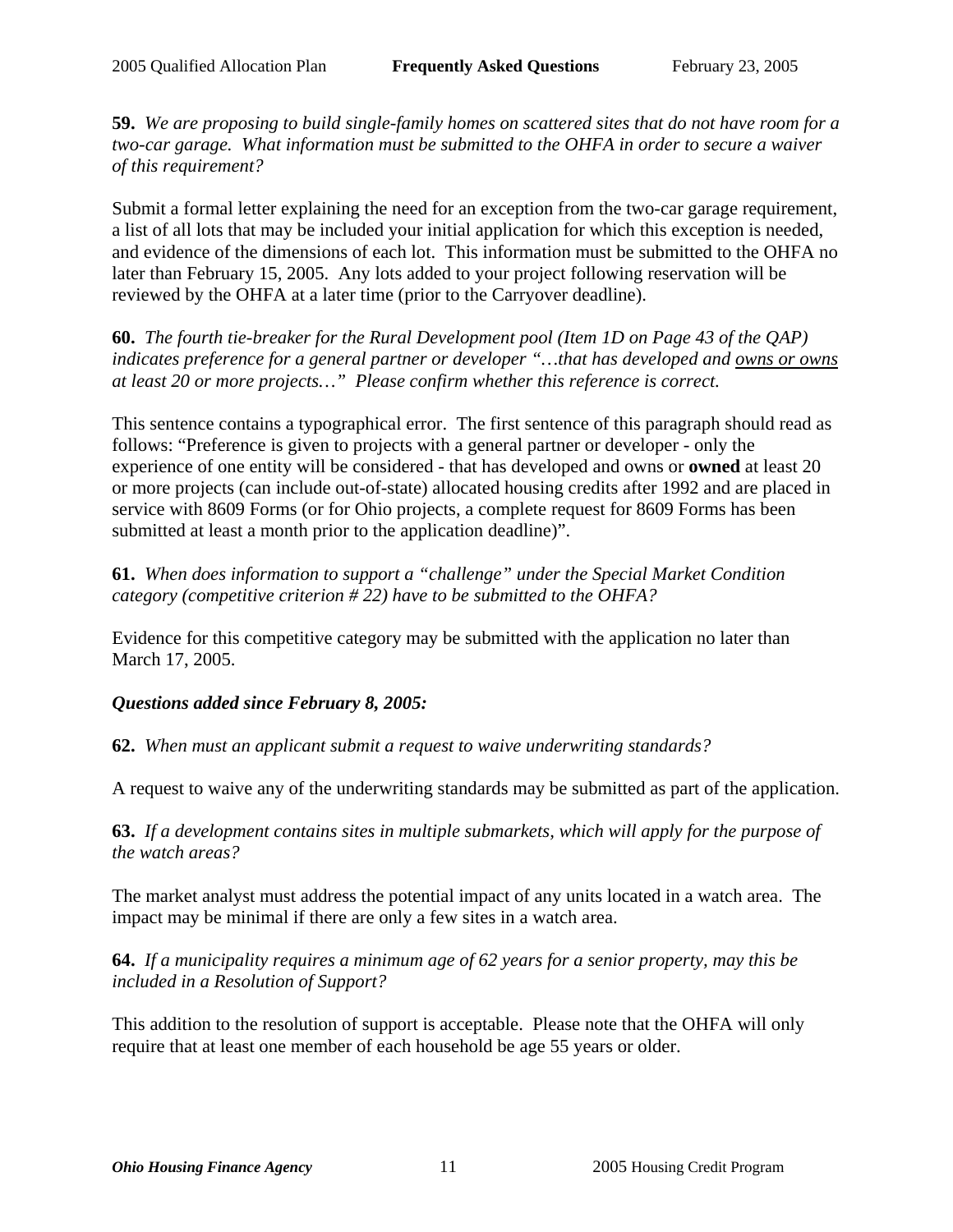**65.** *May a developer submit applications for multiple projects within the same market area? The projects may contain similar attributes and the same development team members. Based on the tie-breaking criteria it is unlikely that all applications will be funded, and in fact the developer does not expect to receive housing credits for all applications. Are there different standards for scattered-site projects?* 

An entity that submits an application for housing credits must follow through with all representations made in the application regardless of the funding outcomes for other applications the entity has submitted. Each application submitted must consist of a legitimate stand-alone development proposal. The OHFA does not consider projects that are artificially divided or duplicate projects on adjacent or nearby sites as legitimate development proposals. These applications are prepared only to manipulate the competitive scoring and tie-breaking criteria and do not meet the intent of the allocation priorities described in the 2005 QAP. Therefore, the OHFA will reserve the right to combine applications for projects located in close proximity to each other and sharing similar attributes, such as project type, population served, construction style, and/or development team members. This aggregation policy is based on the OHFA practice of combining applications under the maximum credit cap criterion as described on Page 18 of the 2005 QAP.

The OHFA will assign combined applications a single project tracking number and a single random number to be used in the tie-breaking criteria. In addition the developer will be required to demonstrate that the combined project will be financially feasible and is supported by the local community, if the applicant is claiming Local Government Support points. The conclusions in the market study must be updated based on the new total number of units. Other documents, such as zoning documents, public notification letters, or consolidated plan certification, may also need to be updated due to the consolidation. If the OHFA determines that it is appropriate to combine applications in this manner, then the applicant(s) must either submit the updated documents described above or elect to withdraw one or more of the duplicate applications. An election to withdraw an application(s) must be in writing and signed by all applicants who signed the original application(s).

The following example illustrates how the OHFA may combine housing credit applications:

Developer X submits the following applications (all projects will be owned by partnerships with the same general partners or parent organizations):

- 1. Multifamily apartments, 50 units, 5 units set-aside for the MR/DD population.
- 2. Multifamily apartments, 50 units, 5 units set-aside for the SMI population.
- 3. Multifamily apartments, 50 units, 100% senior population.
- 4. Single family homes, 25 homes.
- 5. Single family homes, 25 homes.

Projects 1, 2, and 3 are located on adjacent sites. The single family homes in Projects 4 and 5 will be located within one mile of the other projects and are located in the same market area.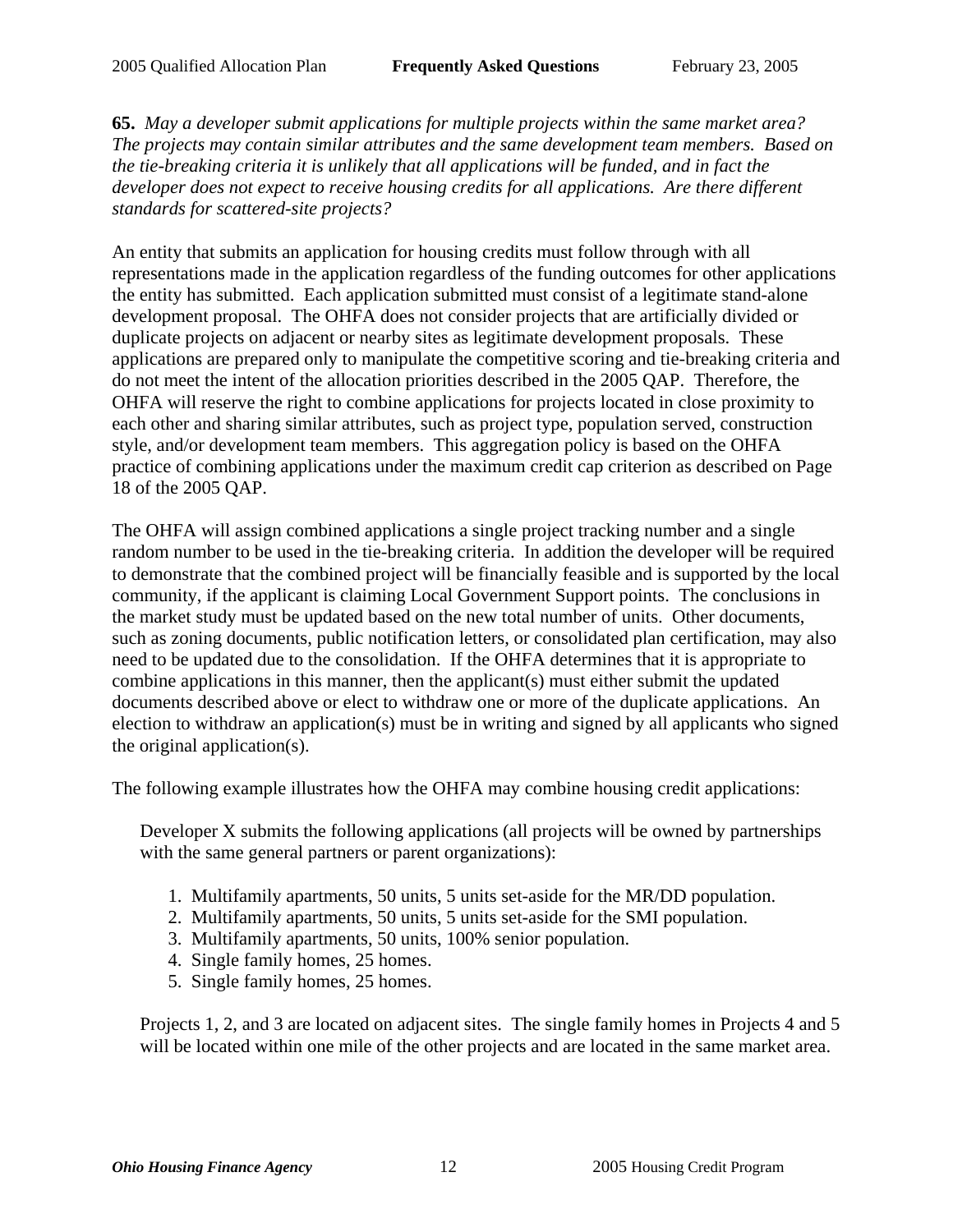In this example, the OHFA would combine Projects 1 and 2 and consider them as one 100-unit proposal. These applications, although not identical, contain enough common traits to raise concerns regarding the legitimacy of the applications. Projects 4 and 5 would also be combined into one 50-unit proposal since the sites are in the same market area. OHFA will assign the combined applications a single project tracking number and a single random number to be used in the tie-breaking criteria. Project 3 will be considered separately since it did not share as many common traits with the other applications.

In addition to combining applications, the OHFA will prohibit applications that receive a reservation of housing credits from later adding land or sites from other projects that were proposed in 2005, did not receive a reservation of credits, and were located in the same county or, for the eight largest counties, the same submarket. This policy will apply to single-site and scattered-site projects.

The purpose for the "35% site control" rule for scattered site projects was to enable developers of these projects to compete with single site developments, since in many instances it takes more time to get multiple sites under control. The purpose was **not** to allow organizations to spread many sites over multiple applications. This is a reason why the OHFA is applying the policy described in the paragraph above to scattered site applications. Based on the applications received this year, the OHFA may review the "35% site control" rule and determine whether it should be adjusted or eliminated in future allocation plans.

Finally, applications consisting of buildings in multiple jurisdictions without good reason, unusual development team combinations, and design features that hurt the long-term sustainability of a project will also run the risk of receiving a negative staff recommendation for the approval of HDAP funding. The OHFA strongly encourages applicants to increase their focus on creating the best affordable housing projects possible.

**66.** *Are housing credit syndicators or lenders subject to the user or organization credit cap limitations on Pages 17 and 18 of the 2005 QAP? Many syndicators and lenders provide technical assistance services to applicants before and after submission of the housing tax credit applications. These services can range from preparation of financial projections, clerical assistance in assembling the application package, ordering market studies, and assistance in obtaining other sources of financing. These activities are distinct from the actual development activities related to the property and are often provided at minimal or no charge to the project. Further, syndicators and lenders often change from time of application to partnership closing.*

The user and organization credit caps have never applied to housing credit syndicators or lenders in the past, and pursuant to the requirements of the 2005 QAP, the OHFA will not apply these caps to housing credit syndicators or lenders unless it can be shown that such organization is in the position of a general partner or exercises day to day management and control of a project in a position similar to a general partner. Unlike criteria for development team members, there are no incentives or preferences contained in the QAP for using specific private funding sources. Choosing the best sources of financing for a project is a business decision for the developer and owner of a project. The OHFA believes that artificially capping the participation of syndicators and lenders may limit an owner's ability to put together the best financial package for a project.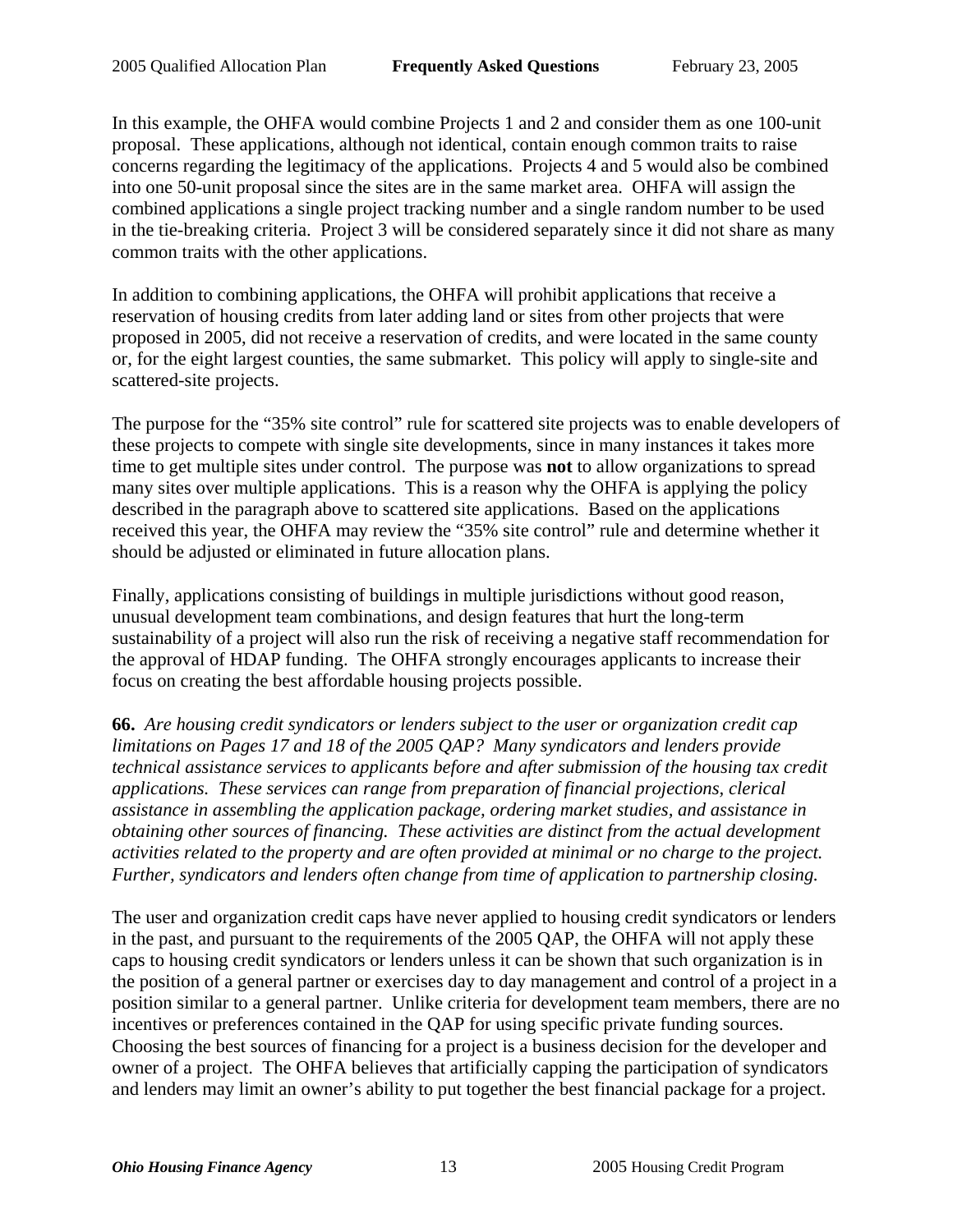**67.** *Our project falls outside of the city limits and is seeking a resolution of support from the township trustees. May we also obtain a letter from the president of the township trustees to receive four points in the Other Local Support category?*

No. The letters of other local support must be from the applicable individuals or organizations listed in the QAP.

**68.** *The description of the Preservation Pool on Page 27 of the 2005 QAP indicates that "the maximum score for a PSH project is 94". Please clarify this item.*

This sentence contains a typographical error. This sentence should read: "Therefore, the maximum score for a Preservation project is 94".

**69.** *We may be requesting an exception for the use of window air conditioners. Is a single air conditioning unit sized to cool the volume of space acceptable? Is there other information that the OHFA will require in these cases?*

A single window air conditioning unit to cool part or all of an apartment may be acceptable if you evidence that such unit is capable of cooling the space. A third-party professional HVAC contractor must certify that the air conditioning unit will be adequate for the area being served. The contractor should consider the size of the rooms, the layout of the apartment (open vs. rooms with doors), and any other significant factors. Please note that the cost of maintaining the air conditioning units must be accounted for in the operating budget, and the air conditioning units must be energy efficient

**70.** *The category Market Study Criteria (competitive criterion # 24) requires the capture rate of income-qualified households in the market area to be less than 7%. Is the capture rate open to all households or limited to renter households?*

The market analyst must generally use income qualified renter households for the capture rate calculation. However, for senior properties, we will allow the analyst to use both income qualified renter and owner households if they can provide a reasonable argument to use both in the particular market area.

**71.** *The Minimum Project Standards (threshold criterion # 17) require multifamily properties with between 76 and 150 units to provide at least two full time (at least 20 hours per week) onsite management staff. Does maintenance staff count toward this requirement? Will one staff member working 40 hours per week meet this requirement?*

A minimum of two on-site management staff (each with at least 20 hours per week) are required for this type of property. Maintenance staff are not counted toward this requirement.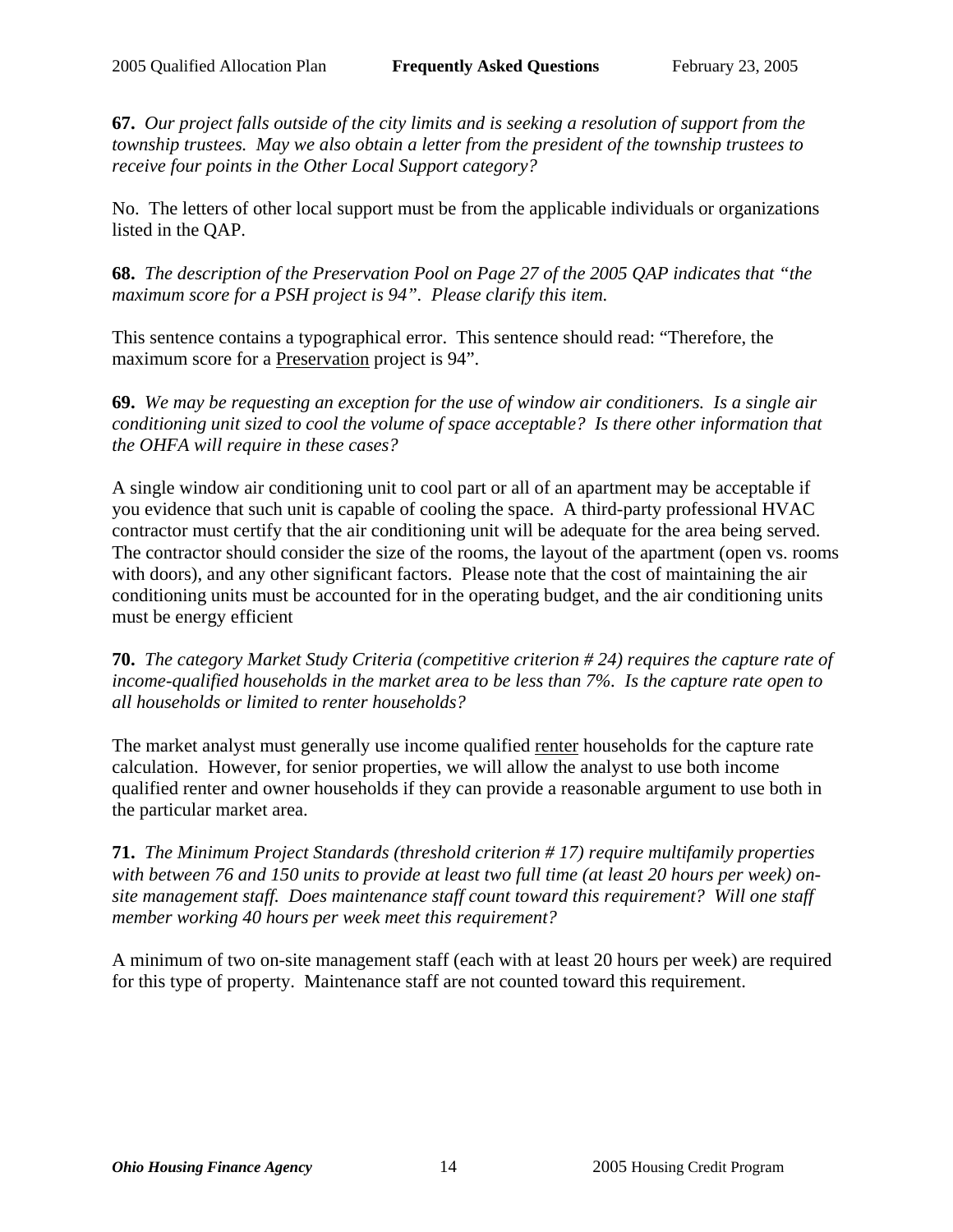**72.** *One of the tie-breakers in the preservation pool gives preference to applications with the highest percentage of total project costs spent on rehabilitation. How will this percentage be calculated?*

The rehabilitation hard construction cost percentage in Cell D429 on the Proforma worksheet of the 2005 AHFA will be used to determine the result of Item 4C in the preservation pool tiebreakers.

**73.** *We are planning to apply for housing credits, loan program financing and HDAP financing. Are each of these sources required to appear in the public notification letters? Is HDAP considered to be OHFA financing?*

Yes, all of these OHFA programs (including HDAP) must be indicated in the public notification letters. The loan program is now known as the Housing Development Loan Program (HDLP).

**74.** *An applicant plans to develop a multifamily senior property and single-family homes on a single existing parcel. Two applications will be submitted but the land will not be divided prior to the application deadline. May the applicant demonstrate site control using one option in both applications, or are two separate options required?*

One option will be acceptable for this situation. Please clearly indicate in each application what portion of the land is intended for that particular project.

**75.** *We are planning to resubmit an application from last year and have a market study dated March 12, 2004. If we submit our application prior to March 12, 2005, will the market study qualify as less than one year old and meet OHFA requirements?*

A market study must have been completed or updated on or after March 18, 2004 to meet the one-year requirement. Please note that additional items have been added to the market study section of the QAP for 2005.

**76.** *The preservation pool is divided into two parts based on the geographic pool definitions. Will a sole for-profit general partner receive preference in both parts of this pool?*

The preservation pool will be divided into two pools based on the geographic pool definitions as indicated on Page 27 of the 2005 QAP. Therefore, each of these preservation pools will have a separate tie-breaker, and a sole for-profit owner will receive preference in the tie-breaker for each of these pools.

**77.** *Is an applicant required to submit a Phase I Environmental Review (ER) at the application deadline if applying for both Housing Credits and HDAP financing?*

No. This item will be requested by the OHFA for the HDAP program if the applicant receives a reservation of housing credits.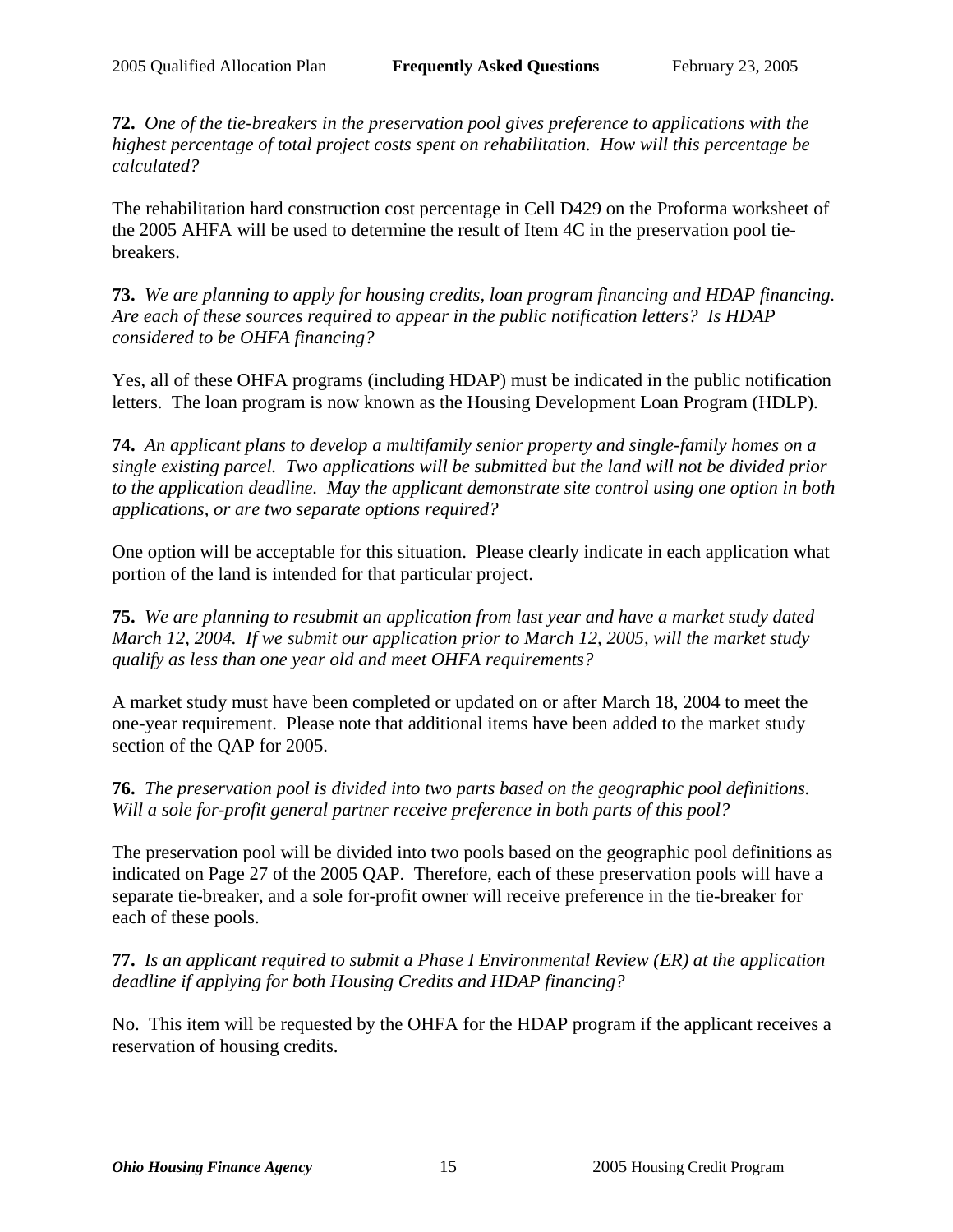**78.** *Athens County has been classified as a Difficult Development Area (DDA). How will this affect the eligible basis and competitive scoring of projects located in that county?*

A project located anywhere in Athens County is eligible for the 130% eligible basis increase in 2005 since the county is designated as a DDA. When completing the AHFA, indicate that the sites are in a QCT when entering the credit calculation on the Housing Credit worksheet.

The location points (competitive criterion # 14) will only be available to projects located in Qualified Census Tracts (QCT). The QAP specifies this preference and precludes awarding these points to a project in a DDA.

**79.** *Are replacement reserves included as an expense by the OHFA when calculating the debt coverage ratio (DCR)?*

Replacement reserves are not included to calculate the hard debt coverage ratio, but are included to calculate the overall DCR. Please note that a project must be able to obtain a hard DCR of 1.15 and fully fund replacement reserves for each year during the 15-year compliance period.

**80.** *Are applicants required to submit color photographs of their sites?*

Color photographs of the project site(s) and surrounding areas are required for the market study, but do not have to be submitted in any other section of your application.

**81.** *The description of the preservation pool includes a requirement that "documentation from HUD" must be submitted to evidence an expiring Section 8 HAP contract (Item 4A on Page 26 of the 2005 QAP). May an applicant submit documentation from the Contract Administrator for a particular project to evidence the assistance and length of the contract in order to qualify for the preservation pool?*

Yes, we will accept a letter from the Contract Administrator as evidence of the existence and length of the Section 8 assistance.

**82.** *May an acquisition and rehabilitation of an existing building also have newly constructed units added to the building?*

A rehabilitation project may have a newly constructed component; however if newly constructed units are added to a preservation property, then that project cannot compete in the Preservation Pool.

**83.** *Are a supportive services budget and service coordinator required to receive points in the Family Supportive Services category?*

Yes. The requirements are described in Exhibit I of the 2005 QAP (Pages 89-92).